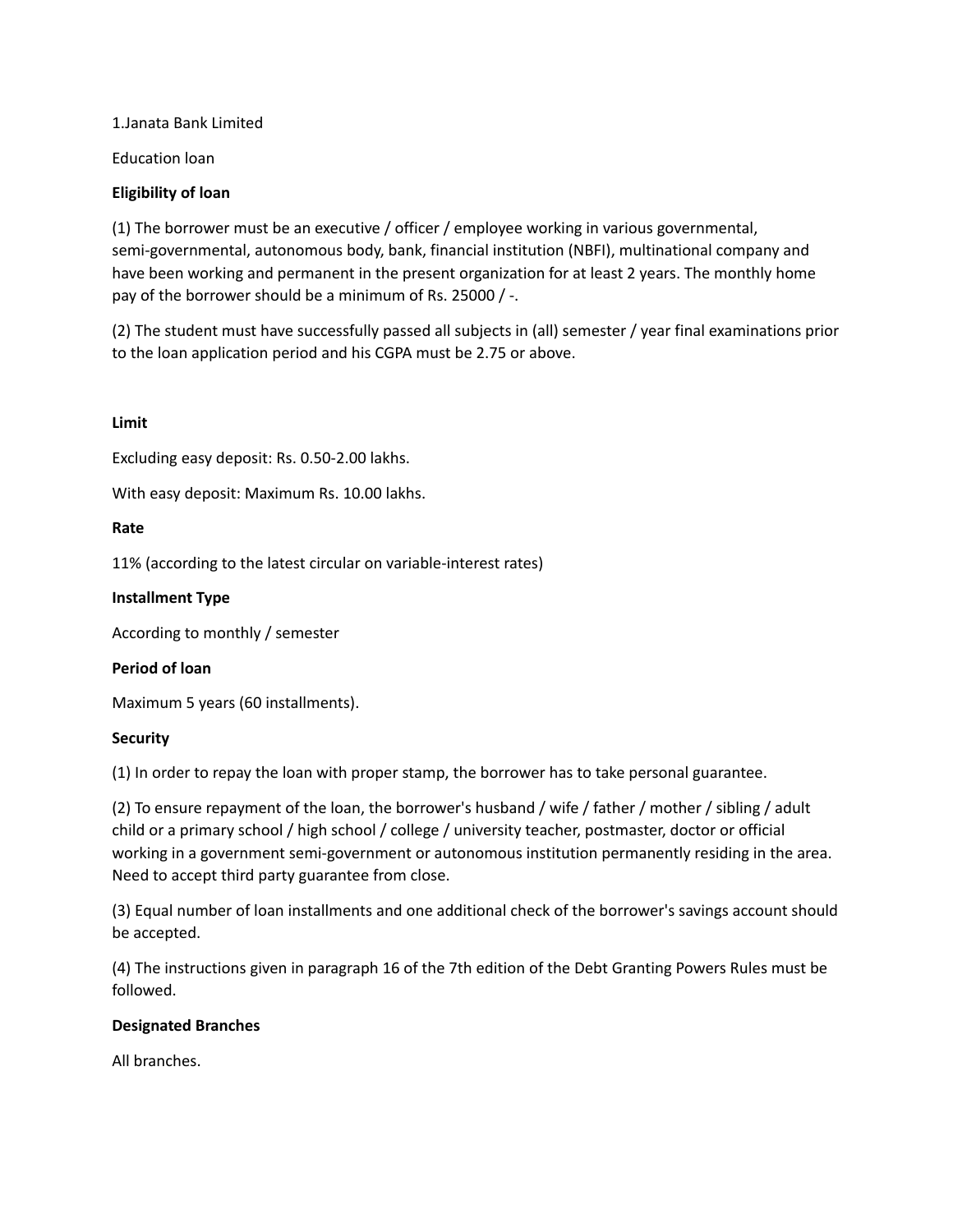2.Jamuna Bank Limited

Education Loan

Customer Segment:

Students of reputed Public/Private Universities, Medical/Engineering/Nursing Colleges & Institutes Professionals Courses: CA, CMA, CIMA, Marine, MBM, MBA, FCPS, FRCS, Bar-at-Law. Minimum Educational Qualification: HSC/A-Level Pass. Overseas Education in any reputed educational institution. Person having overseas job offer at hand, bound by training/course requirement.

Pre-qualification:

The applicant must have (a) Chatro-Bondhu Account (EL-19) or (b) Overseas Student File or (c) Overseas Scholarship/University Acceptance.

Parents/Guardians/Guarantors Qualification:

Guarantor having sufficient net cash flow to deposit installments regularly. Parent/Guardian/Guarantor who are eligible shall be referred to as Guarantor.

Purpose:

Student supposed to bear (1) Tuition Fees (2) Living Cost (3) Other Educational Expenses (4) Consultants Fee (5) Visa Processing fees (6) Traveling Cost (7) Document/Other verification Fees (8) Purchase of Educational Equipments/Gadget (9) any other cost not stated above but acceptable to the bank.

Nationality & Age Limit:

Bangladeshi by birth.

| Age         | For student | For Guarantor |
|-------------|-------------|---------------|
| Minimum age | 18          | 35            |
| Maximum age | 40          | 57            |

Minimum Income:

Gross Monthly Income of the Customer/Guarantor should be at least Tk. 30,000/- per month. The Customer/Guarantor must have sufficient net cash flow to repay the loan installments.

Loan Size:

Minimum 1.00 Lac Maximum Tk. 10.00 Lac

Maximum Term of Loan:

4 years

Rate of Interest:

As determined by the bank from to time.

Security/ Collateral: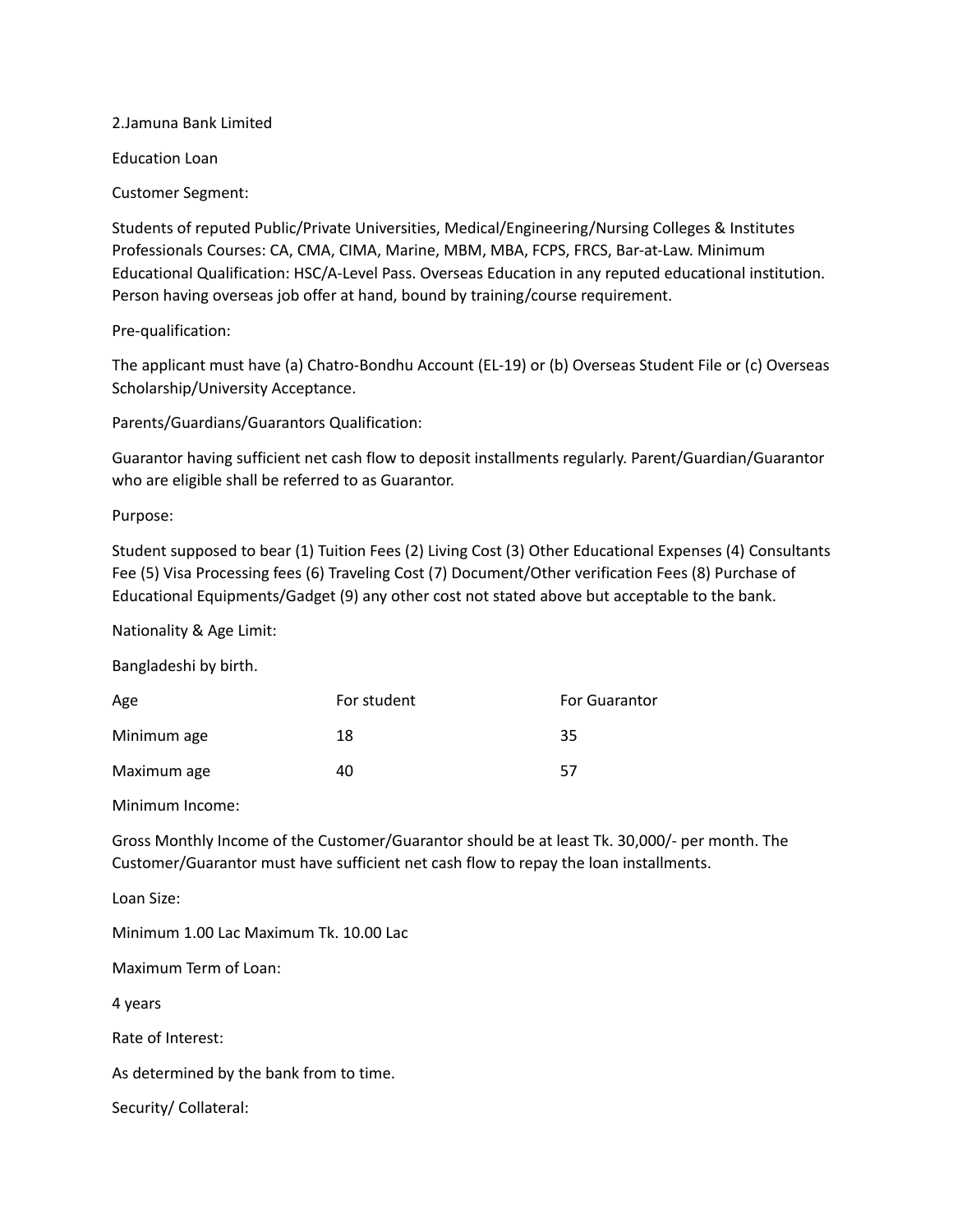Mortgage of any tangible asset having forced sale value of at least double the loan amount or Lien on financial asset having value at least equivalent to the loan amount.

Any other security acceptable to the bank.

Personal guarantee of the applicant & applicant's spouse.

Third party Guarantor shall be equal to or more creditworthy than the principal applicant.

Quick Links

All Branch Address

All ATM Booth

3.Shimanto Bank Ltd

Education Loan

Education is the foundation through which our future is built. Education is the single most ingredient that can change human, society & nation.

Features:

1.To meet the personal financial requirement during the span of Higher education of the incumbent and their children

2.Loan Limit: BDT 50k – BDT 5 Lac 3.Tenure: 1 year – 5 Years Eligibility to get the loan: BGB Employees only Age: 18 years – 56 years

Employment: Confirmed and active 5 years in service with BGB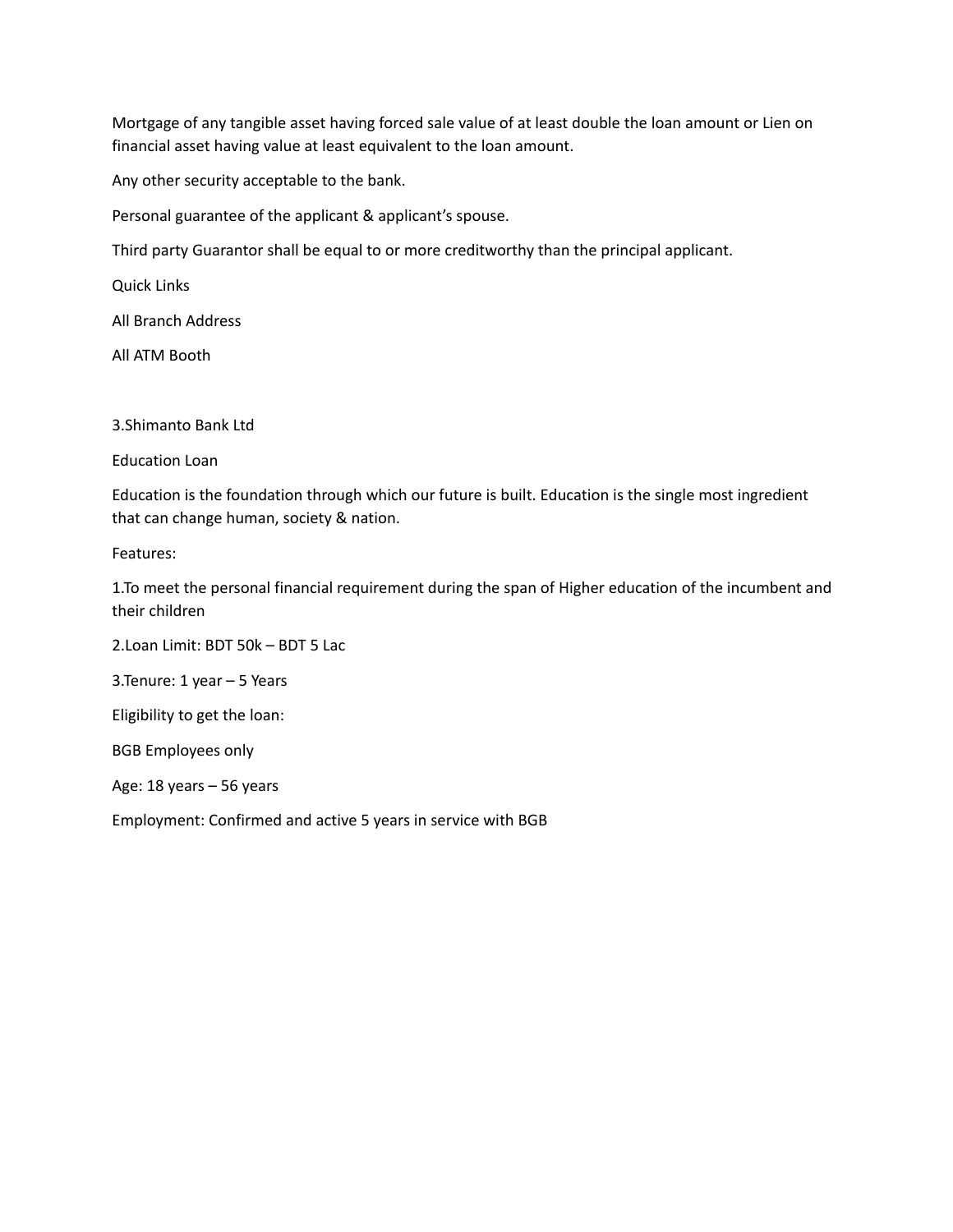### 4.Uttara Bank Limited

### Education Loan

Any Bangladeshi individual who has the means and capacity to repay bank loan, In specific terms, these could be salaried employees/executives of multinational and middle to large size local corporate, Government, Semi-autonomous body, in reputed NGOs (Non Government Organizations) international aid agencies and UN bodies, and other employees acceptable to the bank.

**Purpose:** To meet the Educational Expenses of Self/ son/daughter or any other dependant.(Local/Foreign)

### **Eligibility:**

Age: Minimum age 25 years ( At the time of application), Maximum age at loan maturity up to 60 years (At the end of Loan Tenor)

For permanent and confirmed salaried person, minimum three (3) years experience with 1 year employment in present organization

Minimum Yearly income (Net BDT): At least three times of the total yearly installments amount of applied loan

Borrower must reside for at least 6 month in the same address

**Loan Size:** Maximum amount of loan under this Scheme will be Tk.3.00 lac (Taka Three Lac)

**Loan to Value Ratio:** 70% of the cost to be paid by the borrower

#### **Security/Collaterals Requirement**

Two Personal Guarantees with net worth declaration.

Personal Guarantee of spouse/parents or any other family members acceptable to the bank.

Post dated cheques for all installments

One undated cheque covering total amount of all instalments

**Tenor:** Maximum 5 years

**Repayment method:** Equal Monthly Instalments

**Disbursement Mode:** By making credit to customer's savings/Current account

**First repayment date:**1st repayment will be started at the end of one month from the date of disbursement

#### **Documents Requirement**

Recent Passport size photographs of applicant(s) and guarantor (s).

Photocopy of NID/Passport of applicant (s) and guarantor (s)

Latest Utility Bill (Gas/Water/Electricity)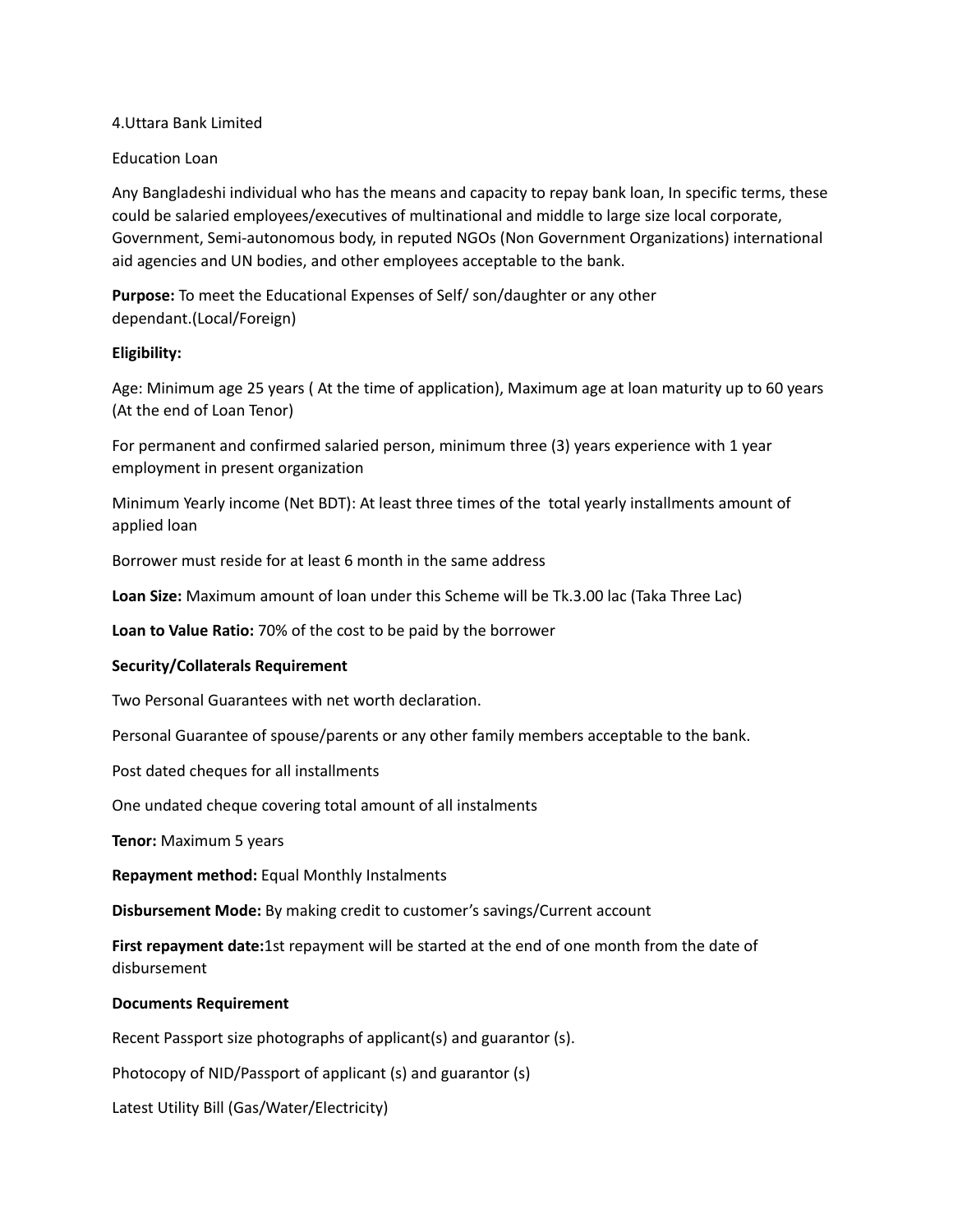Study plan with budget..

Business Card/Office ID of applicant (s) and guarantor (s), if any.

Latest Tax Certificate / E-TIN

Personal Net Worth statements of applicant (s) and guarantor (s).

Bank Statement of last 12 months for businessmen and 6 months for others.

Rent or Lease agreement of house/property (if applicable)

Salary Certificate / Letter of Introduction.

Professional Certificate issued by the concerned Institution.

**Availability Period :** Maximum 6 months from the date of sanction advice.

**Prepayment :** Loan to be prepaid on payment of 2% breakage cost on prepayment amount.

#### 5.One Bank Limited

Education Loan

OBL Student Loan

OBL Student Loan aims to provide the much needed financial support to deserving students for pursuing higher professional or technical education in home and abroad. As you embark on your overseas education, we at ONE Bank would be glad to help you fulfill your aspirations with our Student Loan. We understand that studying abroad is not just every student's dream, but every parent's aspiration and our solution shall assist you in turning them into reality. Our endeavor is to help the future of our nation in education and prosperity.

#### **Features:**

Loan amount ranges from BDT 50,000/- to BDT 20,00,000/-

Loan tenure up to 60 months

Interest rate is 9.00%

Minimal documentation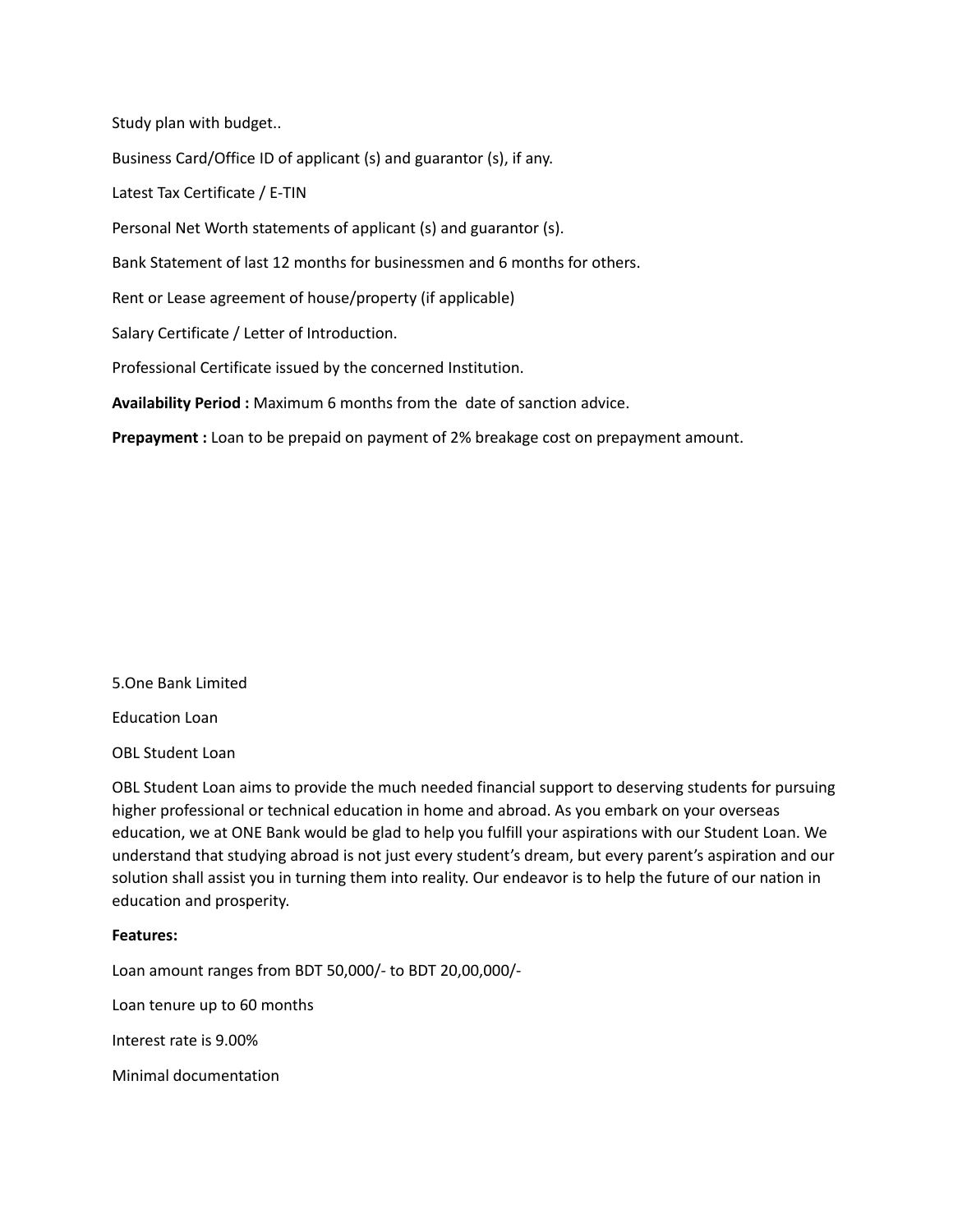# **Eligibility:**

Any credit worthy Bangladeshi Parents/Guardian of the students having age from 21 to 65 years or retirement age whichever is earlier at loan maturity

### **Professional Experience:**

Regular/Permanent employee with minimum 1 year of total experience and minimum 6 months' with present employer

Business Individuals: Minimum 2 years of business establishment

Professionals: Minimum 2 years of practice in the respective profession

### **Minimum Gross Monthly Income:**

Salaried: BDT 25,000/-

Professionals/Landlord/Lady/Business Individuals: BDT 50,000/-

#### 6.NRB Commercial Bank

Education Loan

## NRBC Education Loan

You may dream to study in renowned and top ranked educational institutions abroad to keep you one step ahead in the competitive world. Once you have decided from where to pursue your education abroad, the most difficult part comes to your mind arranging and managing the funds. A majority of the foreign educational institutions require solvency certificate / document which you need to submit. NRBC Education Loans are designed to meet such solvency requirements for meritorious students. With high loan amount, hassle free application and competitive rates of NRBC Education loan, you will never be far away from making your dreams come true.

#### **Features**

- 1. Loan will be sanctioned in the name of parent/guardian/sponsor
- 2. Long repayment tenure upto 2 years
- 3. Financing amount ranging from 5 lac to maximum 20 lac
- 4. Disbursement in savings account with the bank
- 5. Loan will be sanctioned after the confirmation from the foreign institute
- 6. Option to avail pre-paid student card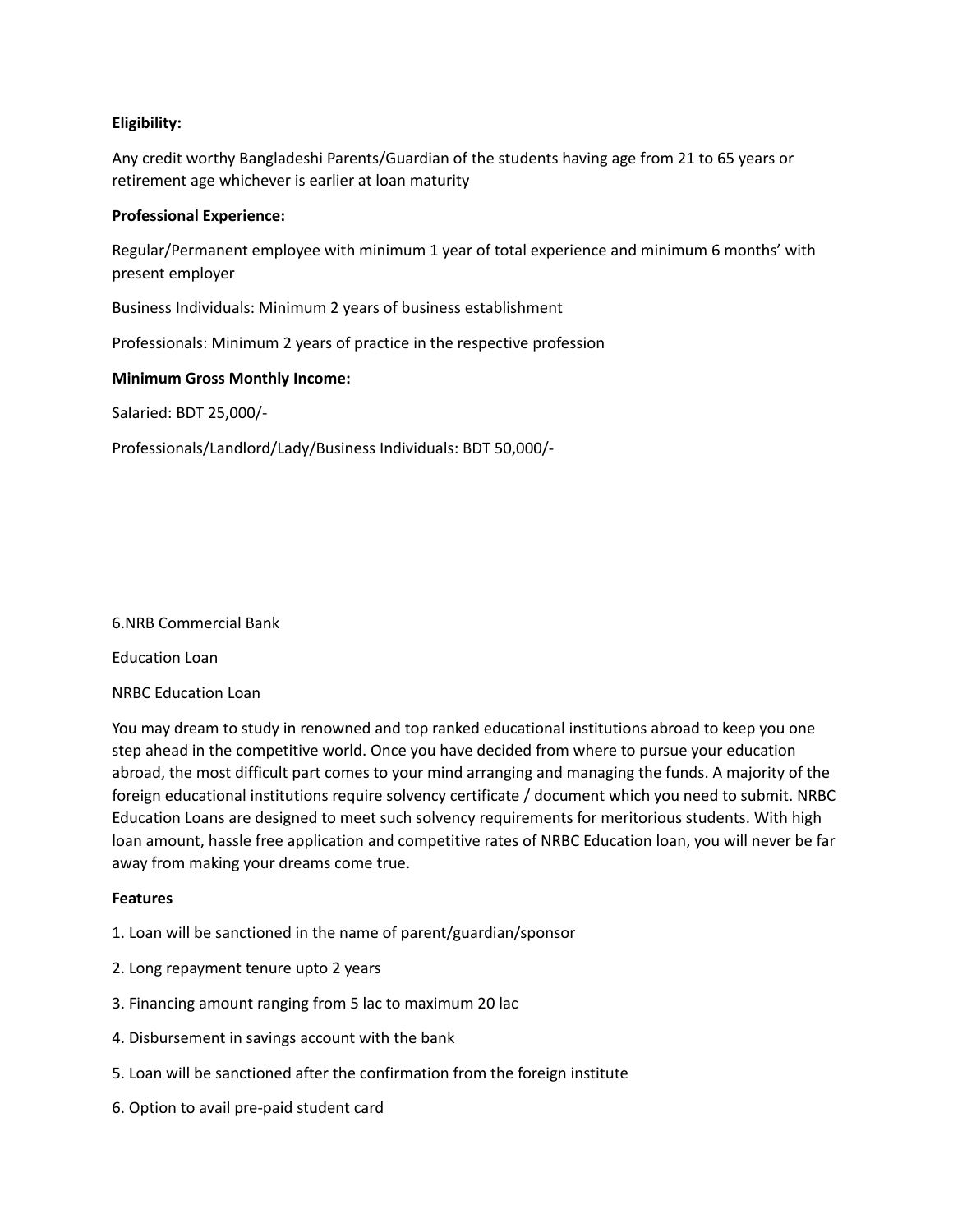#### **Benefits**

- 1. Financial assistance in form of bank solvency for higher education abroad
- 2. Financial assistance in form of bank solvency for higher education abroad
- 3. Partial settlement is allowed without fee
- 4. Quick processing and easy documentation
- 5. Attractive and competitive rates & charges
- 6. Pre-paid student card to meet expenditure and pay tuition fees abroad

#### **Required Documents**

Filled application form

Passport size photographs of the applicant and the co-applicant

Photo ID of the applicant and the co-applicant

Academic documents; Mark sheets, Certificates of the student

Offer/Acceptance Letter from College/University

Valid Passport with VISA for the student

Utility bill of residence address

Income documents of parent/sponsor (Salary letter, Audited balance sheet, rental agreement, bank statement etc.)

TIN certificate for parents/sponsor

7.NCC Bank Limited

Education Loan

NCC Bank Education Loan

Thinking of higher studies abroad? Just think of us first..

You should think more on where your child should study than your financial constraints. To help your child to make understand his/her true academic potential, come to NCC Bank for our Education Loan, to ensure a better higher education for your child.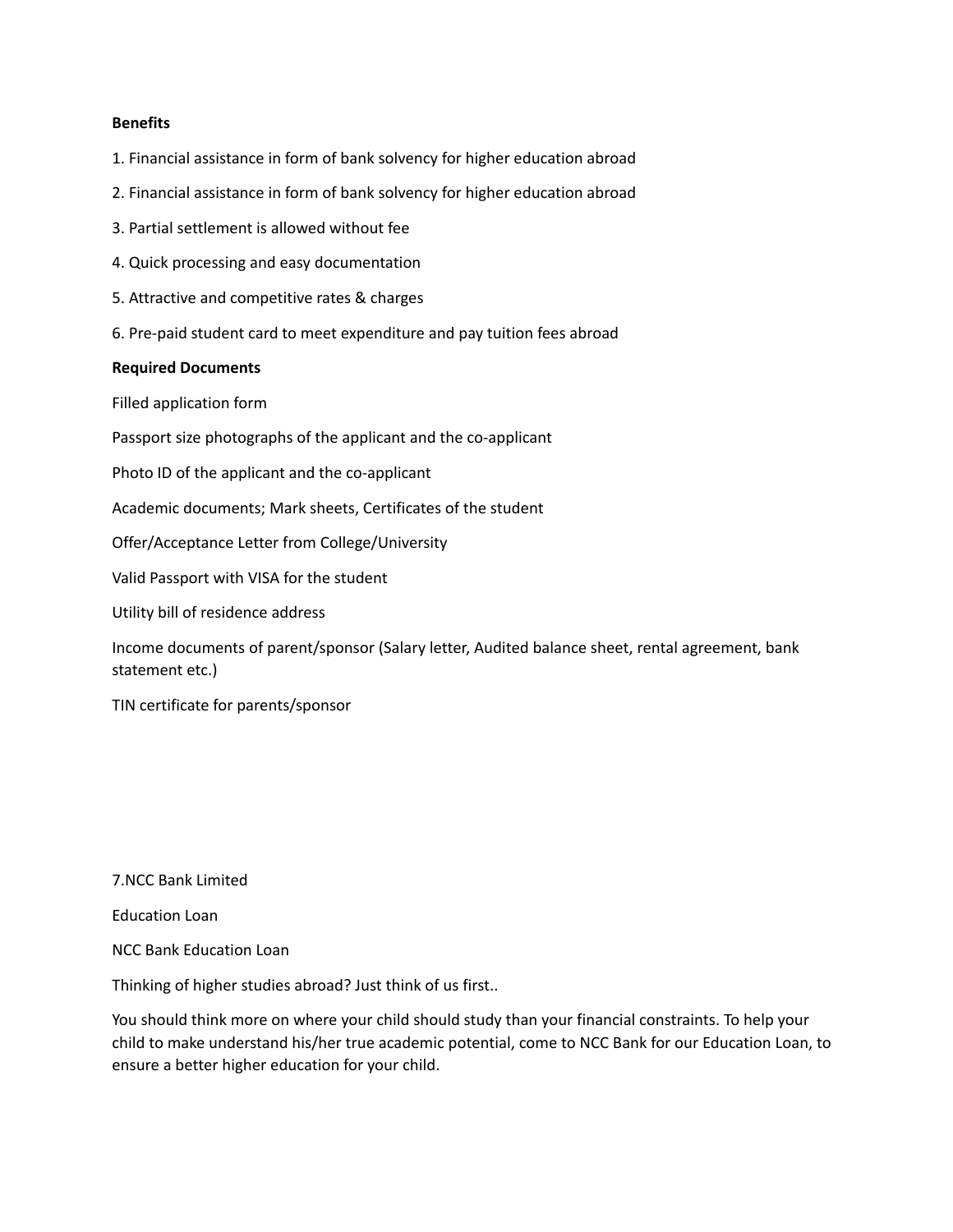**Loan Limit:** Minimum: BDT 100,000 and Maximum: BDT 1,000,000

**Loan Application Fees:** BDT 600.

### **Eligibility of the applicant**

Any Bangladeshi bonafide student, after successful completion of at least H.S.C. Complied all preconditions for getting admission and Visa formalities. Have no bad reputation e.g. Criminal Record, Political connection etc.

## **Required Documents:**

Completion of A/C opening formalities including Letter of Introduction. Letter of Authorization from the Student for whom the Loan will be availed. Copies of National ID Card & TIN of Borrower, Student and Guarantor (if available). Salary/ Income Certificate stating net earning. Copy of Passport with valid visa of the student, where applicable. Copies of Certificate of Education of the student. Any other documents that are prudently felt necessary.

8.Mutual Trust Bank Limited

Education Loan

MTB EDU Finance

To endure the higher education expenses of your children, MTB EDU Finance is another specially designed loan product under the umbrella of MTB Student Banking with a competitive interest rate.

#### **Features:**

MTB EDU Finance is a secured/unsecured terminating loan (EMI based) and Over Draft (revolving) facilities to enable the intending loanees to bear the educational expenses of their sons/ daughters/ relatives or for self- education. This comprises three windows:

MTB EDU Finance – Unsecured (as term loan)

MTB EDU Finance – Secured (as term loan)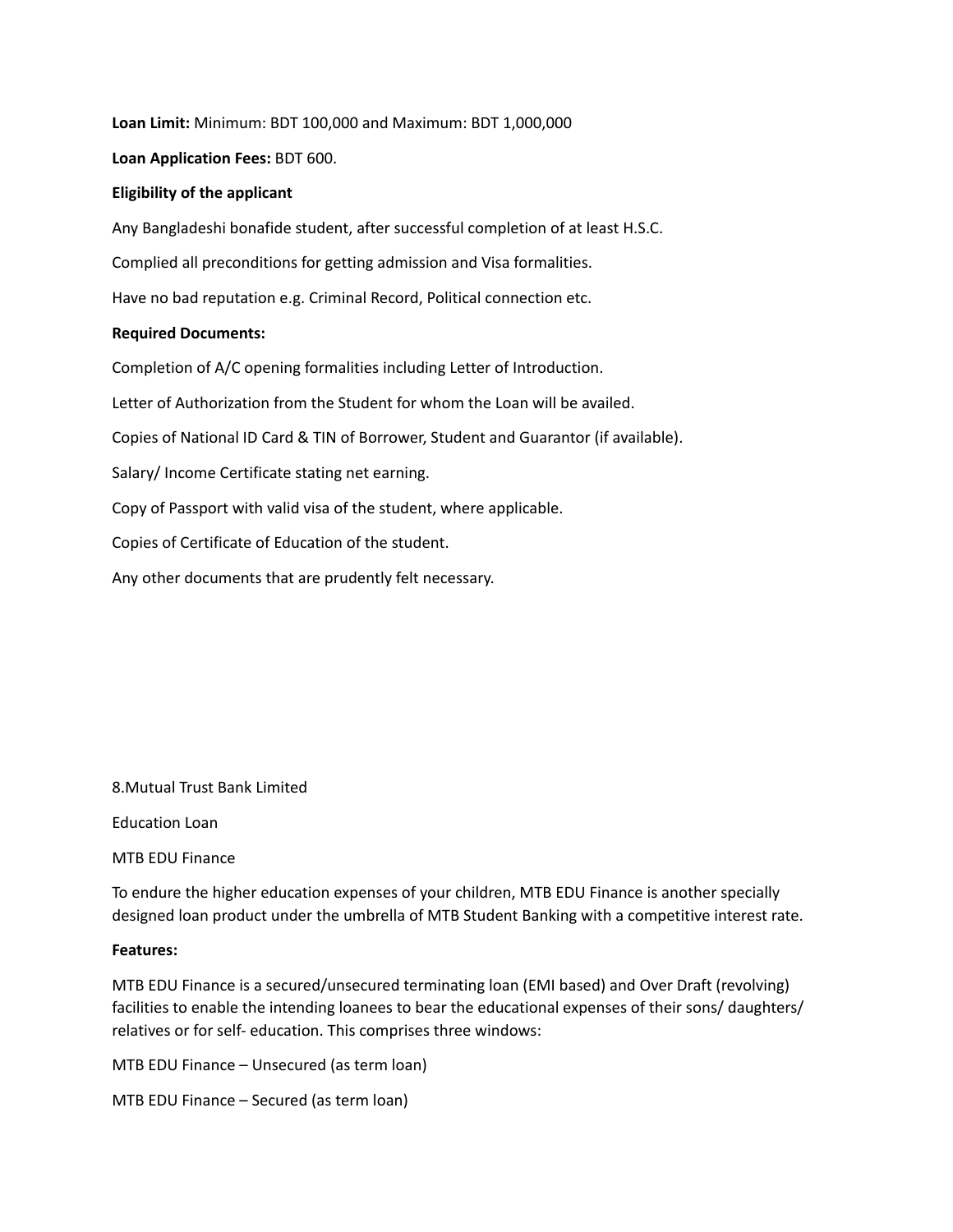MTB EDU Finance– OD (FO) Revolving Loan

No hidden charges

Competitive interest rate

Easy documentation and quick processing

Option for early settlement

### **Eligibility:**

Age Minimum 22 and maximum 65 years or retirement date whichever is earlier at the loan maturity

Experience:

Salaried person: 1 year with 6 months permanent employment status

Self employed: 1 year of practice in the profession

Businessperson: 2 years of involvement in the same nature of business

Minimum monthly income:

Minimum BDT 25,000 for Government staff

Minimum BDT 40,000 for salaried person/Self-employed/Businessperson/Land lord/Land lady/other income individuals

# **Loan Amount**

For MTB EDU Loan – Unsecured:

Minimum TK. 1,00,000/-.

Maximum TK. 20,00,000/-

For MTB EDU Loan – Secured Financing (Term Loan & Overdraft)

Against FDR (Preferably of MTB): 90% of face value

Against Monthly Benefit Plan (only with MTB): Maximum 80% of the face value

Against other deposit products (only with MTB): Maximum 90% of the deposit amount

Repayment Tenor

For EDU Finance Term Loan (Secured/ Unsecured)

12 to 60 months

EDU Finance – Overdraft (Revolving)

1 (one) year (Renewal)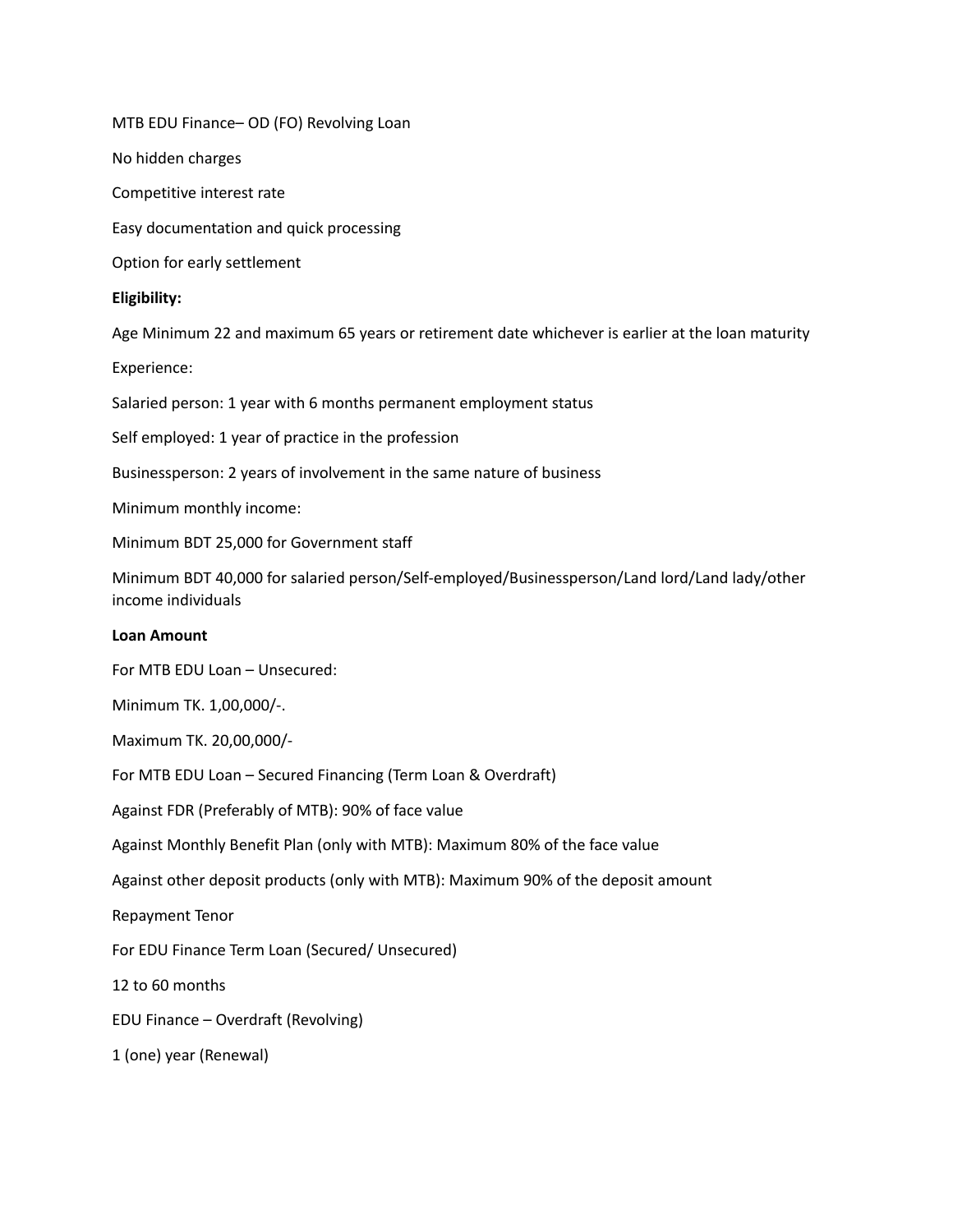#### 9.Mercantile Bank Limited

### Education Loan

Education Loan may be availed by any student of Bangladeshi National with excellent educational track record to provide financial assistance for further educational purposes like study in abroad or within the country.

### **Purpose**

To pursue higher studies for undergraduate courses (general/technical) in home and post-graduate courses in home and abroad.

### **Loan Limit**

Maximum Tk.5.00 lac for studies in Bangladesh & Max. Tk.20.00 lac for studies in abroad

### **Tenure**

Minimum 01 year & maximum 06 years with 3 months moratorium depending on the nature of courses

## **Age Limit**

18-26 years

### **Interest Rate**

Competitive Interest Rate

## **Customer Segment**

Any student of Bangladeshi National

Holds excellent result in SSC/HSC/O-level/A-level or equivalent from any recognized educational institution at home or abroad for pursuing undergraduate course in home

Holds excellent result in SSC/HSC/O-level/A-level or equivalent from any recognized educational institution at home or abroad for pursuing post-graduate courses in home or abroad as well

Father/mother/guardian will become joint applicant(s) with the student and application form of Education Loan will be signed by the parent/guardian along with the student.

## **Expenses Considered for Loan**

Fees payable to University/College/Hostel

Purchase of books/ equipments/ instruments/ uniforms

Travel expenses/ passages money for studies abroad

Purchase of computers – essential for completion of the course

Boarding and lodging expenses in recognized boarding houses/ private accommodations

#### **Required Documents**